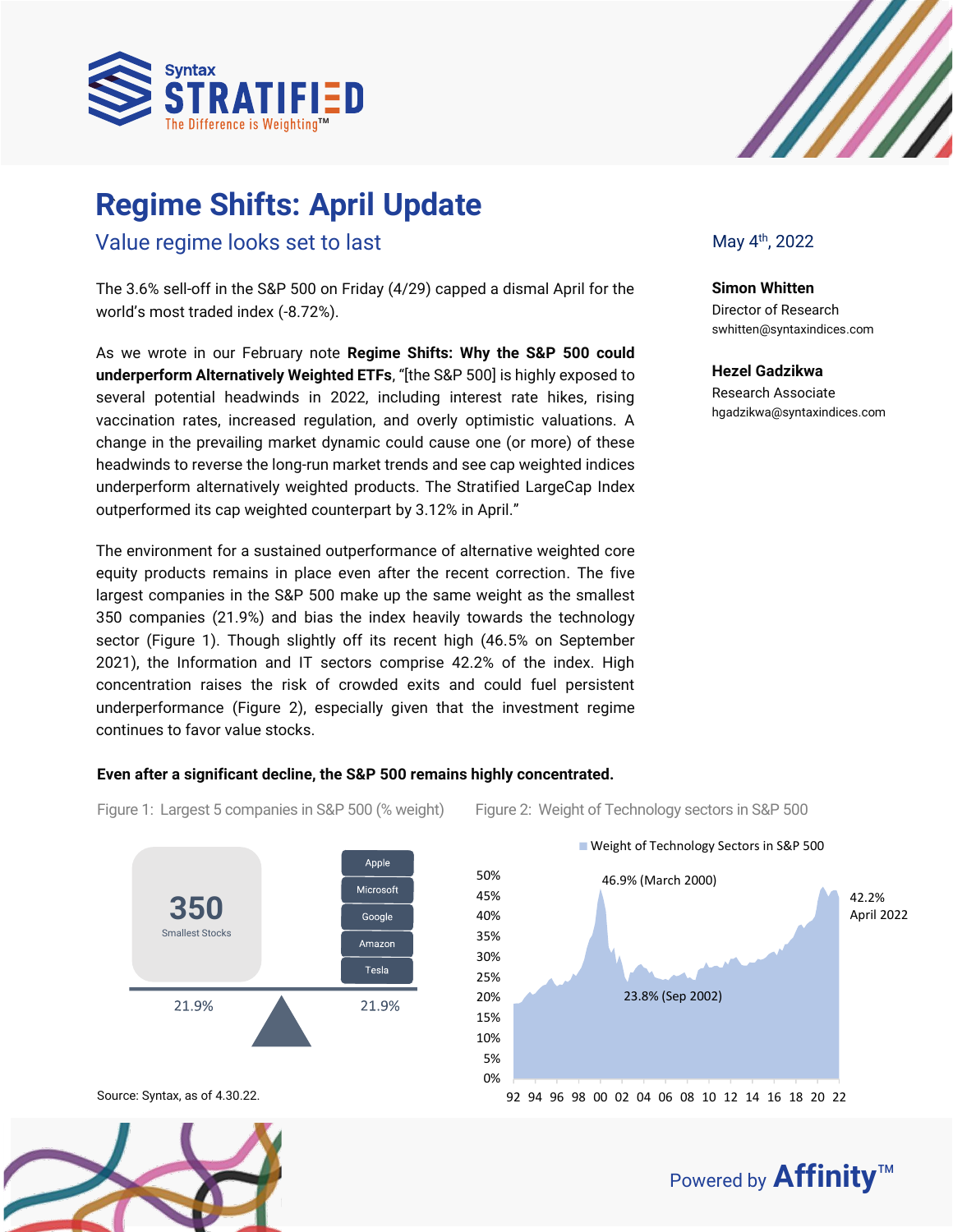

April's 8.7% decline coincided with the US long bond hitting 3 percent (to 3 decimal places) for the first time in 3 years. Even if bad news doesn't necessarily come in threes, the normalization in interest rates represents a regime shift away from the liquidity fueled growth frenzy since 2019.

Furthermore, with 50% of the S&P 500 having reported results, the Q1 earnings season has also been problematic for Big Tech. Netflix was the biggest loser, down 45% since reporting its first decline in subscribers on April 20<sup>th</sup>. Alphabet missed on the top and bottom lines and Amazon reported its first loss in seven years falling 14% on the day (4/28). Though Facebook managed to beat its Q1 expectations, the company's pivot into the Metaverse has been met with a 38% decline since its earnings announcement on 2/2.

For those investors who are tempted to buy into the Growth sell-off we caution that the long-term charts for Value versus Growth show plenty of scope for the recent trend to persist i.e., for Value to outperform (Figures 3-4).

Even in light of the recent 17.11% outperformance of Value vs Growth this year, Growth remains 79% ahead of Value since 2016 (165% vs 86%). The P/BV multiple of the Russell 1000 Growth index is 11.1x, higher than it was at the height of the DotCom bubble. In relative terms, Value is at a 78% discount (2.46x) – significantly wider than the 67% discount seen in March 2000 (Figure 5). The shift from growth to value has strong implications for the performance of stratified vs cap weight, as shown by the significant correlation in Figure 6. Year to date, as value has outperformed growth, the Stratified LargeCap has outperformed the S&P 500 by 6.84%.

**Big Tech disappoints on Q1 earnings, but still looks expensive**







Source: Syntax. Figure 3 shows total return indices from 12.31.1990-4.29.2022. Figure 4 shows relative total return from 12.31.1990- 4.29.2022. Relative return is defined as the quotient of the Russell 1000 Value and Russell 1000 Growth Indices, normalized such that a value of 0 indicates equal cumulative performance between value and growth; decreasing values indicate growth outperformance and increasing values indicate value outperformance.

#### **For additional information, please visit www.syntaxindices.com Regime Shifts: April Update**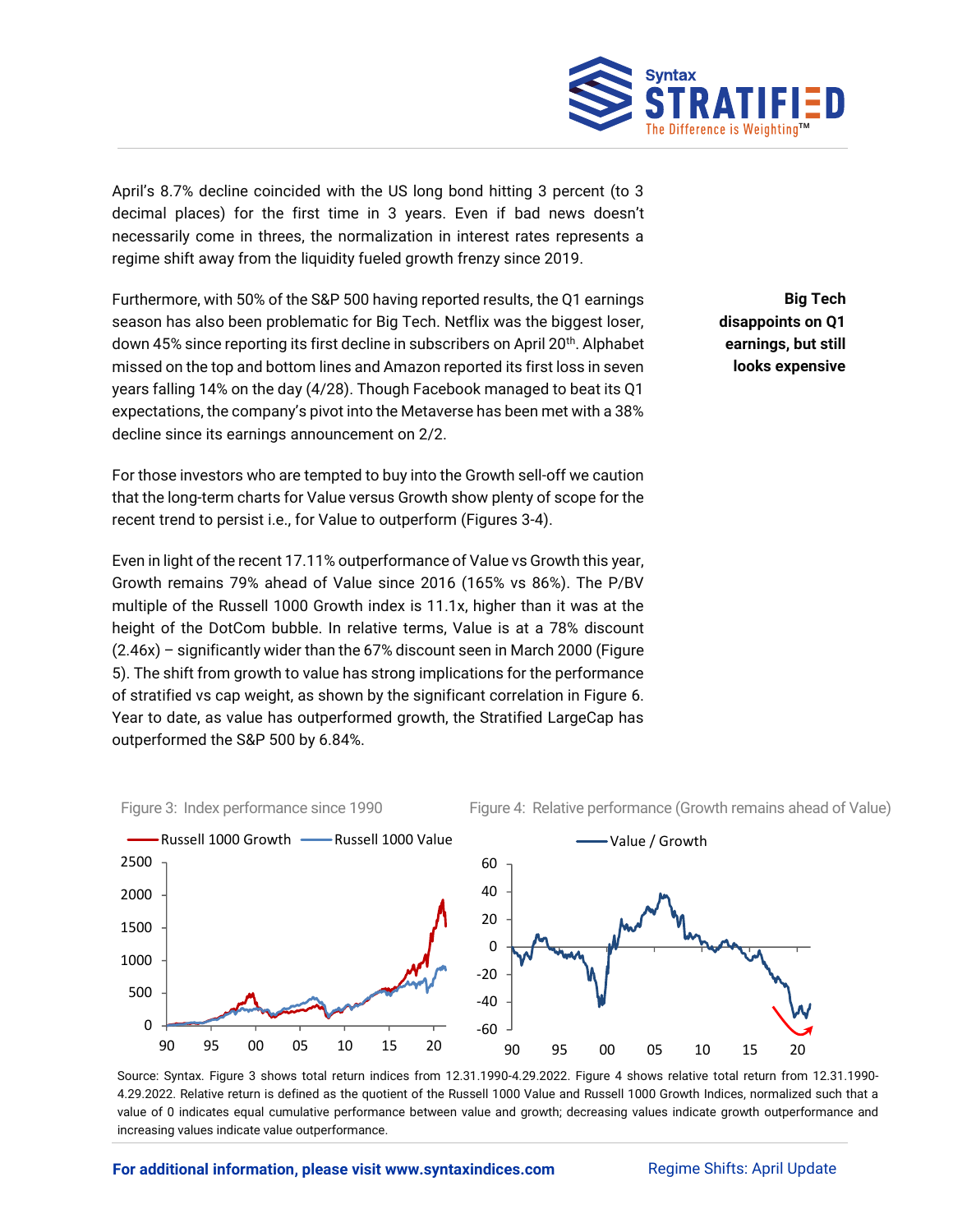



Source: Syntax. Figure 5 shows valuations from 12.31.1996-4.29.2022. Figure 6 shows cumulative total return from 2.11.2021-4.29.2022.

# Conclusion

We therefore reiterate our sentiment from the Regime Shifts note: the S&P 500 index remains more concentrated in mega-cap technology stocks than it was at the height of the DotCom Bubble, leaving it highly exposed to changes in the long-term investment regime, namely the normalization of interest rates and a shift to value-conscious investing.

If inflation persists, it is likely that the Fed will have to raise rates faster than anticipated, amplifying the headwind for growth companies. Furthermore, with valuations at historical highs, disappointing quarterly earnings, could manifest as a crowded exit out of technology into some of the underserved sectors in the S&P 500, such as Energy, the Consumer or Food.

This shift would see the S&P 500 continue to underperform alternatively weighted products such as the Syntax Stratified LargeCap Index, which reweights the same stocks as the S&P 500, but with diversified exposures that allocate equally across all major sectors and is therefore not overweight in technology or any other business risk.